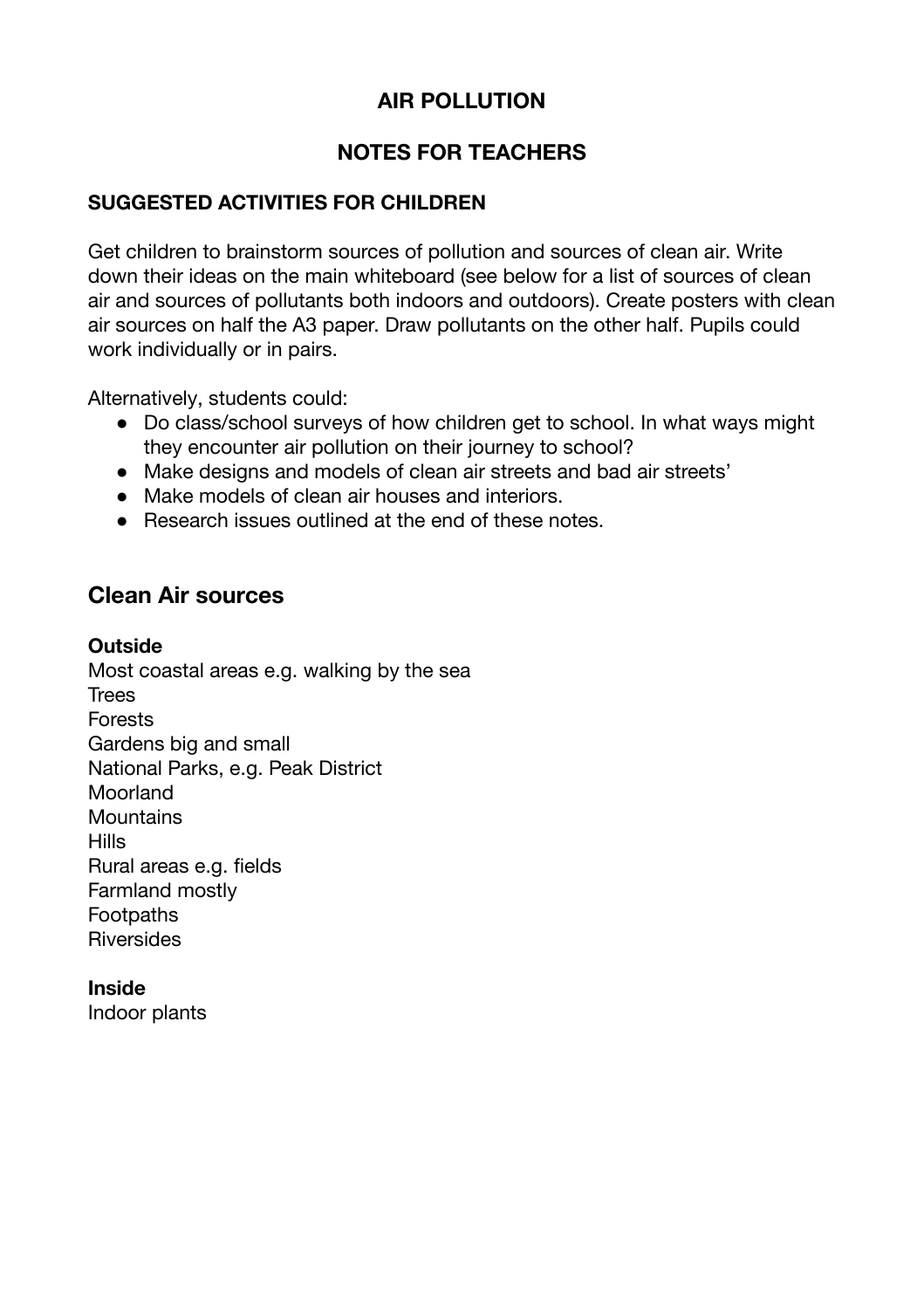# **Sources of Air Pollution**

### **Outside**

Diesel eg buses lorries trains Train stations **Motorways** Busy roads Pavements next to busy roads Cars running on petrol or diesel Idling cars or buses (engines on but stationary vehicles e.g. outside schools) Aeroplanes **Coaches** Car parks Busy built up areas e.g. hospitals Schools at opening and closing times Coal fires or wood burning stoves City centres - worse in poorer areas Industrial Farms Poor quality rented housing Smoke from factories or workshops

#### **Inside**

Smoking cigarettes or cigars Wood or coal fires Some building materials e.g. insulation materials Isocyanates - Grenfell Tower fire Some cleaning chemicals - non toxic alternatives available Some flame retardents in mattresses, furniture, carpets etc Formaldehyde used in glues etc Paint - Volatile Organic Compounds Damp or mouldy walls in a house Some Candles Aerosols eg air freshners Some flowers